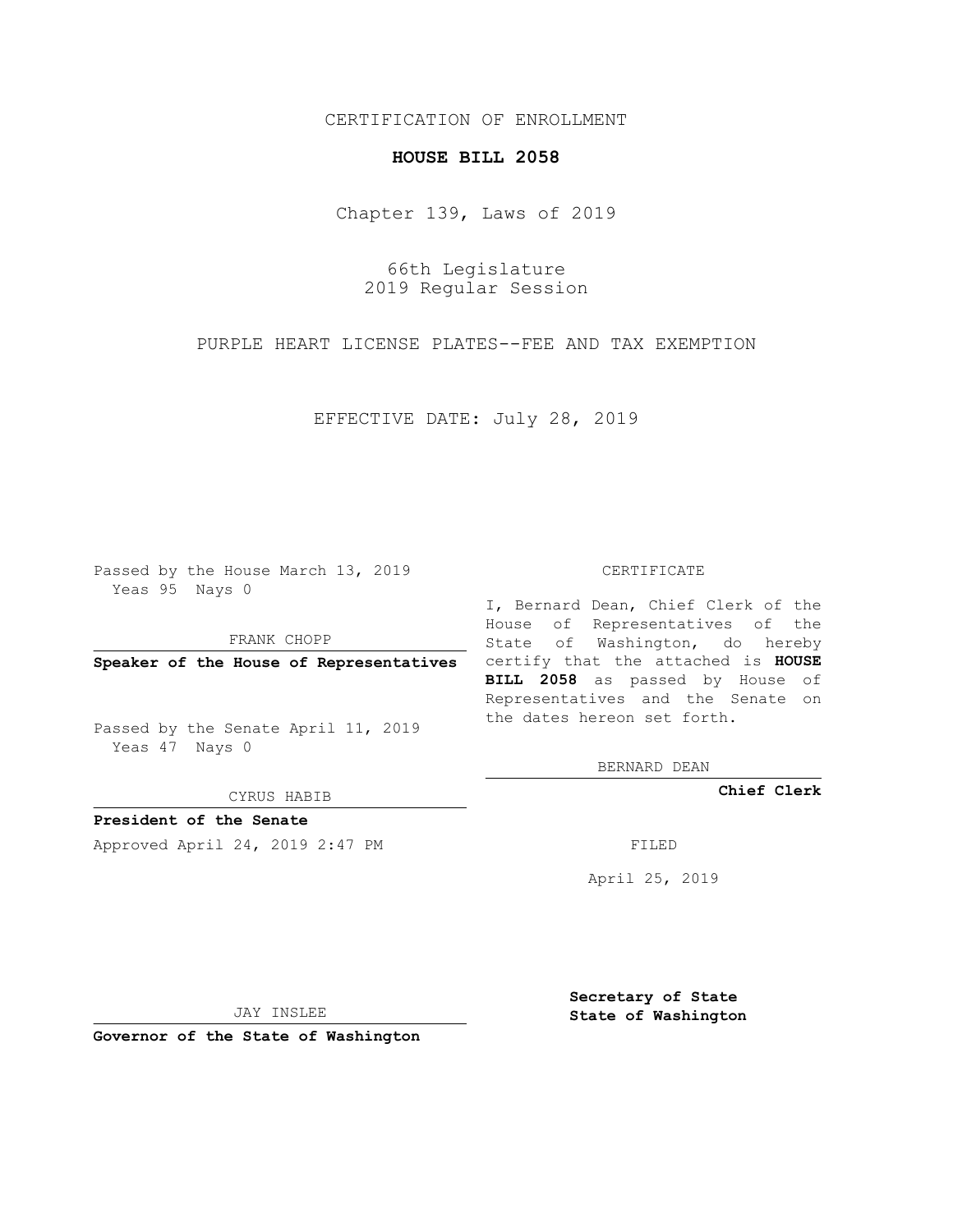## **HOUSE BILL 2058**

Passed Legislature - 2019 Regular Session

**State of Washington 66th Legislature 2019 Regular Session**

**By** Representatives Callan, Dufault, Kilduff, Leavitt, Ramos, Goehner, Reeves, Rude, Boehnke, Entenman, Klippert, Corry, Mosbrucker, and Davis

Read first time 02/15/19. Referred to Committee on Transportation.

1 AN ACT Relating to Purple Heart license plates; and amending RCW 46.18.280.2

3 BE IT ENACTED BY THE LEGISLATURE OF THE STATE OF WASHINGTON:

4 **Sec. 1.** RCW 46.18.280 and 2016 c 31 s 1 are each amended to read 5 as follows:

 (1) A registered owner who has been awarded a Purple Heart medal by any branch of the United States armed forces, including the merchant marines and the women's air forces service pilots may apply to the department for special license plates for use on a motor vehicle required to display one or two license plates, excluding vehicles registered under chapter 46.87 RCW, upon terms and conditions established by the department, and owned by the qualified 13 applicant. The applicant must:

14 (a) Be a resident of this state;

15 (b) Have been wounded during one of this nation's wars or 16 conflicts identified in RCW 41.04.005;

17 (c) Have received an honorable discharge from the United States 18 armed forces;

19 (d) Provide a copy of the armed forces document showing the 20 recipient was awarded the Purple Heart medal; and